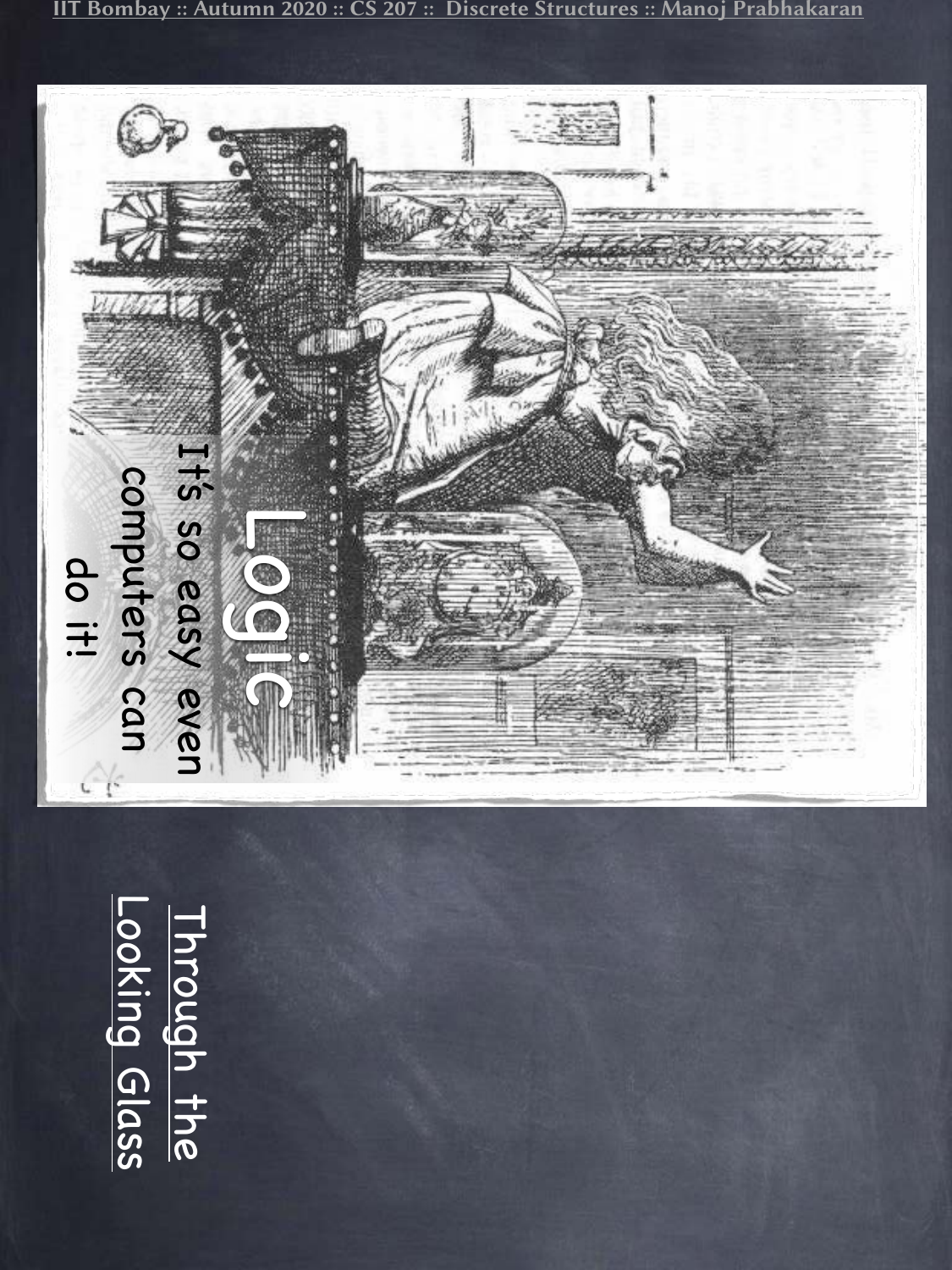П п

п п

П п П

П П  $\blacksquare$ 

П п

П П

П

П

A mirror which shows the negation of every proposition Reflection changes T & F to F & T (resp.) ∨ & ∧ are reflected as ∧ & ∨ (resp.)

Flies(Alice) ¬ Flies(Alice) is False is True

Flies(Alice) ∨ Flies(J'wock) is True





∨ T F

 $\tau$  |  $\tau$  |  $\tau$ 

F | T | F

? F | T | →Flies(Alice) ? ¬Flies(J'wock) is False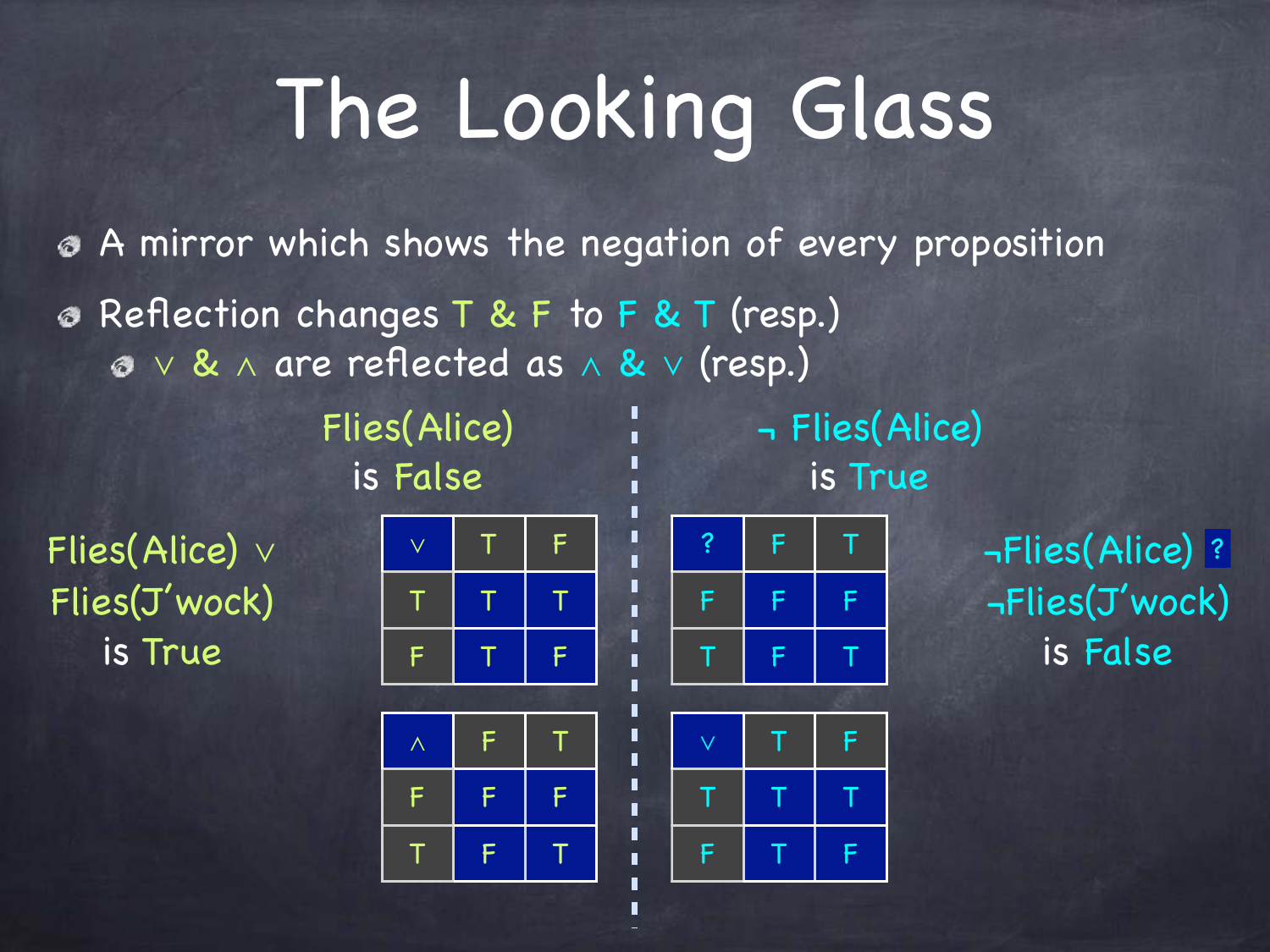A mirror which shows the negation of every proposition Reflection changes T & F to F & T (resp.) wire

∨ & ∧ are reflected as ∧ & ∨ (resp.)

 $\mathbf{r}$  $\neg(p \land q) = (\neg p) \lor (\neg q)$  $\neg(p \lor q) = (\neg p) \land (\neg q)$ De Morgan's Law

п

$$
\frac{p}{q} = \lambda - p \wedge q
$$

$$
p \wedge q
$$
 
$$
\frac{1}{1}
$$
 
$$
\frac{\neg p}{\neg q}
$$
 
$$
\frac{\neg p}{\neg q}
$$

¬p ¬p ∧ ¬q

¬q

∨ q p p∨q ∧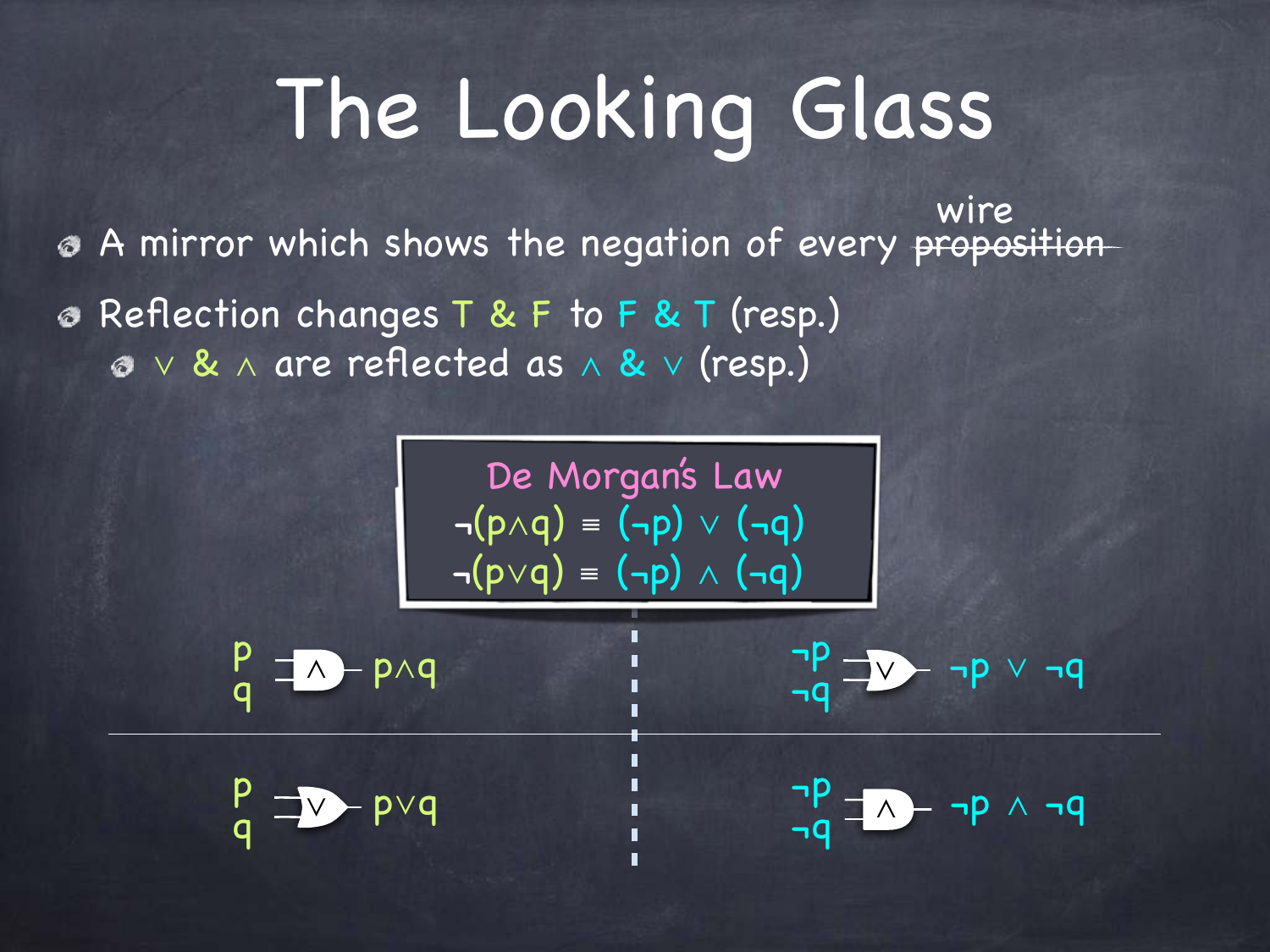A mirror which shows the negation of every proposition Reflection changes T & F to F & T (resp.) wire

∨ & ∧ are reflected as ∧ & ∨ (resp.)

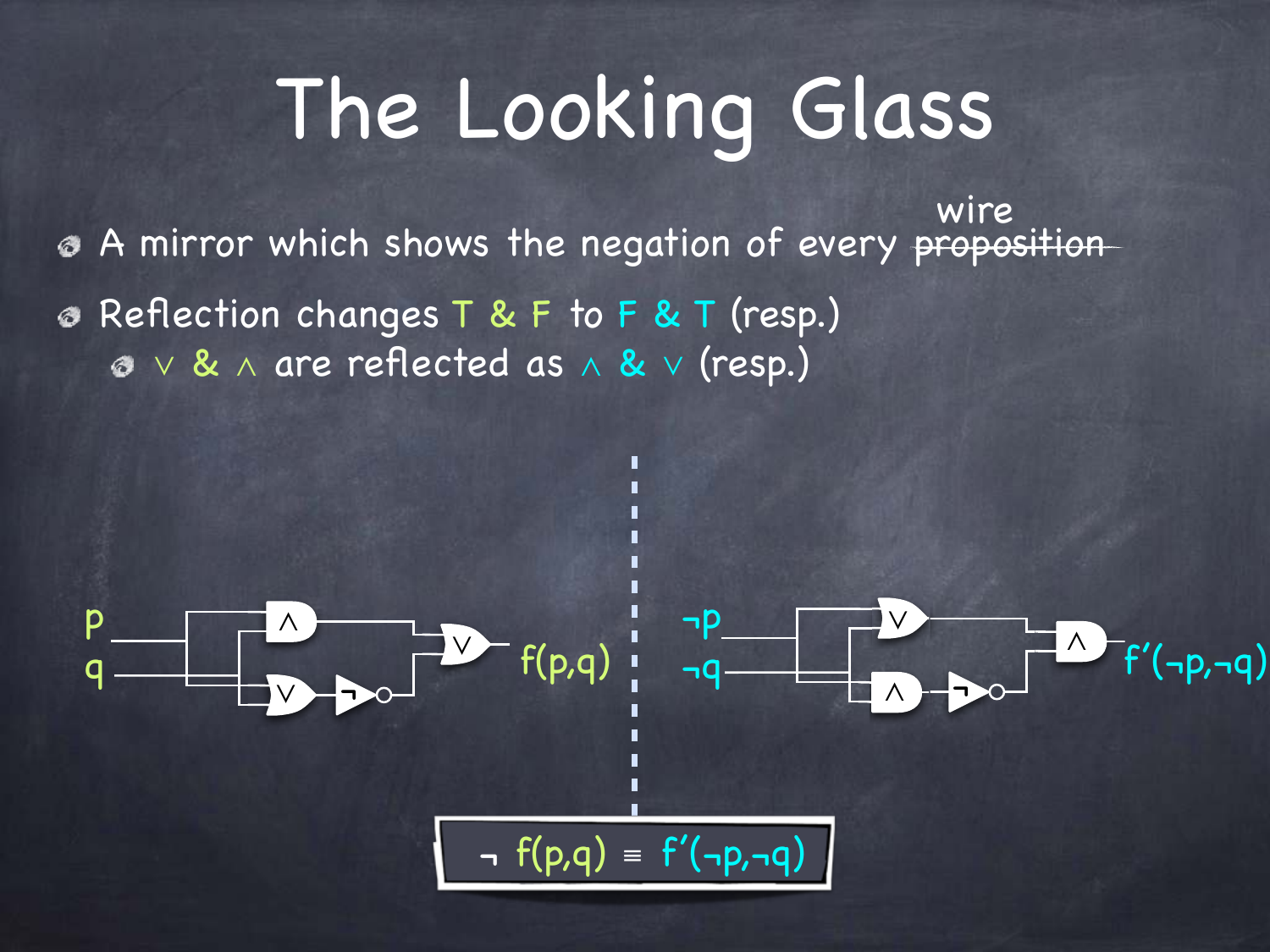Reflection changes T & F to F & T (resp.) ∨ & ∧ are reflected as ∧ & ∨ (resp.)

| ⊗ v & ∃ are reflected as ∃ & v (resp.) |                                           |
|----------------------------------------|-------------------------------------------|
| $P = \lambda - p \wedge q$             | $\frac{1}{1}P - \frac{1}{1}P \vee \neg P$ |
| $P_{q} = \sqrt{P}$                     | $\frac{-p}{-q} = \frac{-p}{-q}$           |
| $\forall x$ Pred(x)                    | $\exists x \neg Pred(x)$                  |
| $\exists x$ Pred $(x)$                 | $\forall x \neg Pred(x)$                  |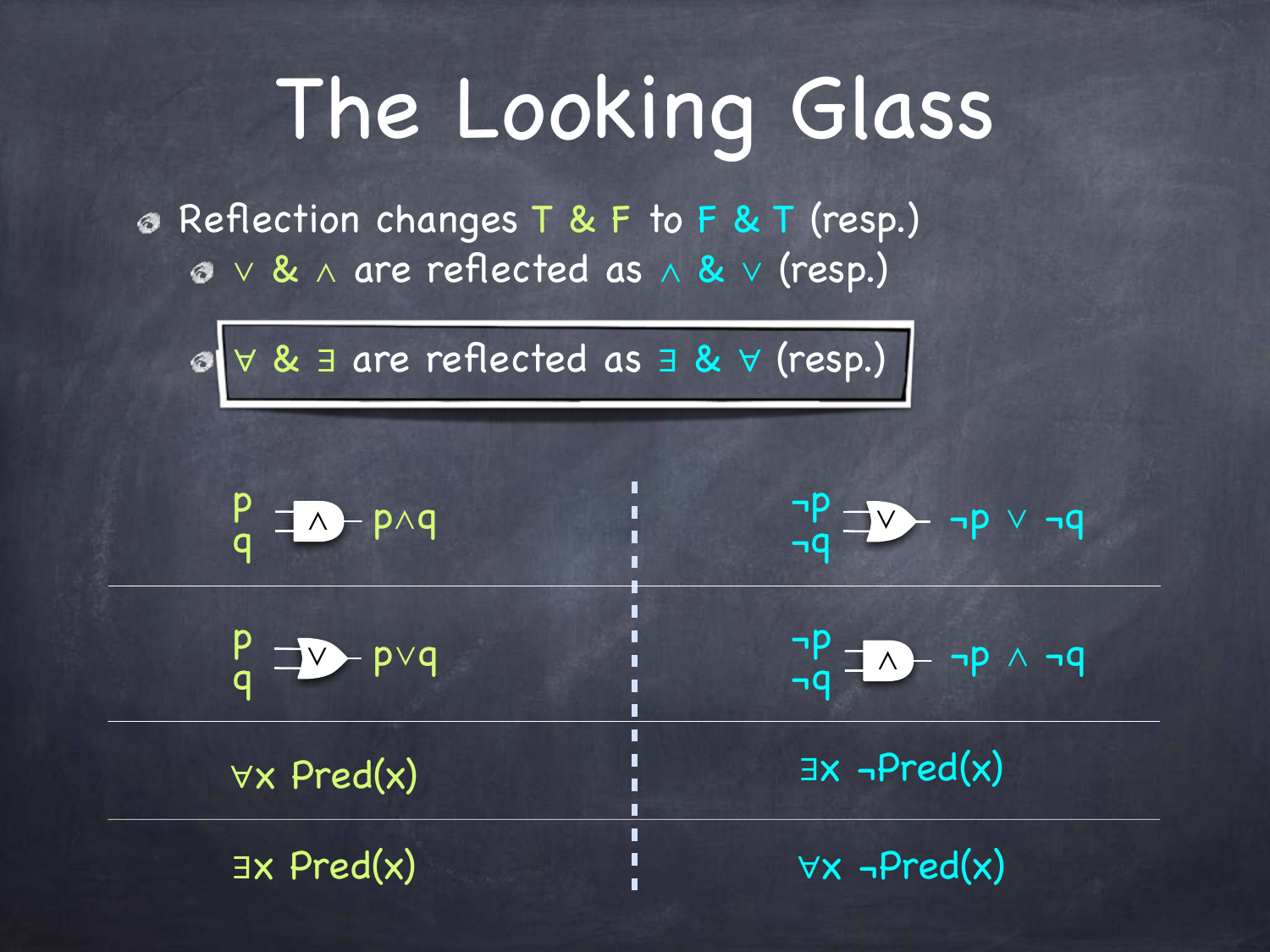| $\boldsymbol{\mathsf{X}}$ | Y            | Likes(x,y)   | By Likes(x,y)<br>i.e., LikesSomeone(x) |
|---------------------------|--------------|--------------|----------------------------------------|
|                           | <b>Alice</b> | <b>TRUE</b>  |                                        |
| <b>Alice</b>              | Jabberwock   | <b>FALSE</b> | <b>TRUE</b>                            |
|                           | Flamingo     | <b>TRUE</b>  |                                        |
|                           | <b>Alice</b> | <b>FALSE</b> |                                        |
| Jabberwock                | Jabberwock   | <b>TRUE</b>  | <b>TRUE</b>                            |
|                           | Flamingo     | <b>FALSE</b> |                                        |
|                           | Alice        | <b>FALSE</b> |                                        |
| Flamingo                  | Jabberwock   | <b>FALSE</b> | <b>TRUE</b>                            |
|                           | Flamingo     | <b>TRUE</b>  |                                        |

∀x ∃y Likes(x,y) **& Everyone likes someone** ∀x LikesSomeone(x) True  $\bullet$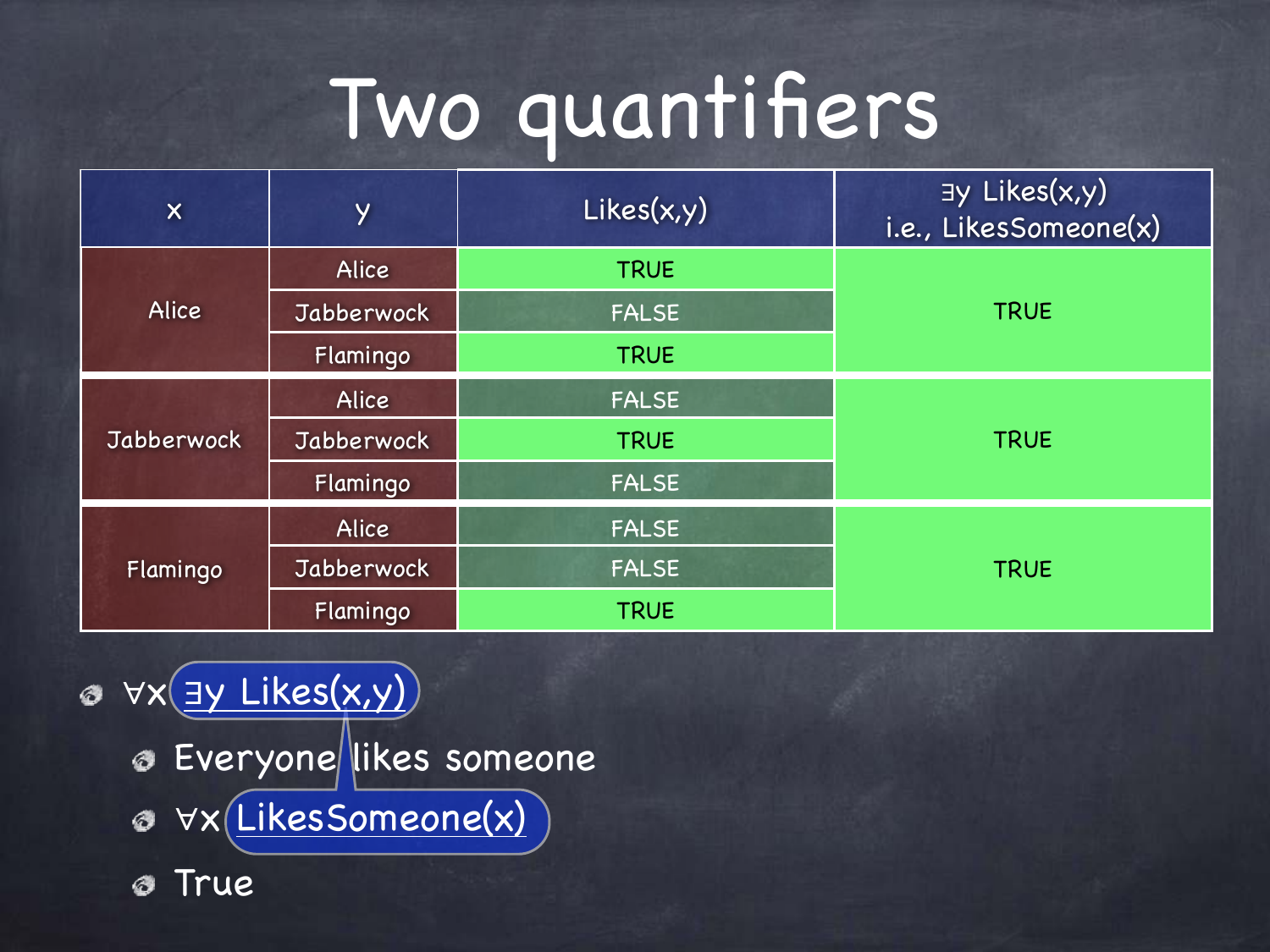| $\boldsymbol{X}$  | Y            | Likes(x,y)   | By Likes(x,y)<br>i.e., LikesSomeone(x) |
|-------------------|--------------|--------------|----------------------------------------|
|                   | Alice        | <b>TRUE</b>  |                                        |
| <b>Alice</b>      | Jabberwock   | <b>FALSE</b> | <b>TRUE</b>                            |
|                   | Flamingo     | <b>TRUE</b>  |                                        |
|                   | <b>Alice</b> | <b>FALSE</b> |                                        |
| <b>Jabberwock</b> | Jabberwock   | <b>TRUE</b>  | <b>TRUE</b>                            |
|                   | Flamingo     | <b>FALSE</b> |                                        |
|                   | Alice        | <b>FALSE</b> |                                        |
| Flamingo          | Jabberwock   | <b>FALSE</b> | <b>TRUE</b>                            |
|                   | Flamingo     | <b>TRUE</b>  |                                        |

Π

П

 $\blacksquare$ П

П П

ı

∀x ∃y Likes(x,y) ∃x ¬( ∃y Likes(x,y) ) **& Everyone likes someone** ∀x LikesSomeone(x) True  $\bullet$ 

$$
\circ \exists x \big(\underline{\neg (\exists y \text{ Likes}(x, y))}\big)
$$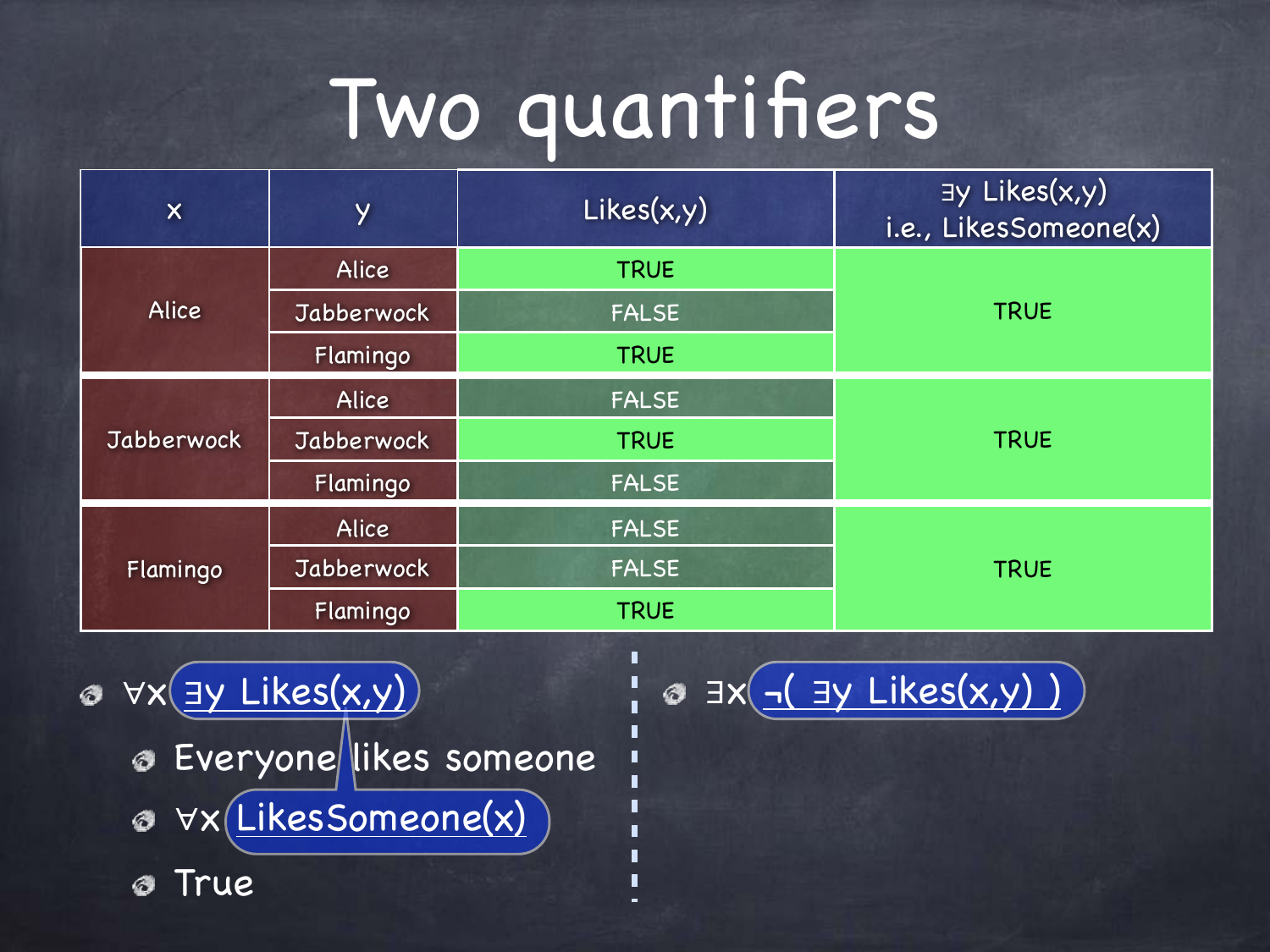| $\boldsymbol{X}$  | Y          | Likes(x,y)   | By Likes(x,y)<br>i.e., LikesSomeone(x) |
|-------------------|------------|--------------|----------------------------------------|
|                   | Alice      | <b>TRUE</b>  |                                        |
| <b>Alice</b>      | Jabberwock | <b>FALSE</b> | <b>TRUE</b>                            |
|                   | Flamingo   | <b>TRUE</b>  |                                        |
|                   | Alice      | <b>FALSE</b> |                                        |
| <b>Jabberwock</b> | Jabberwock | <b>TRUE</b>  | <b>TRUE</b>                            |
|                   | Flamingo   | <b>FALSE</b> |                                        |
|                   | Alice      | <b>FALSE</b> |                                        |
| Flamingo          | Jabberwock | <b>FALSE</b> | <b>TRUE</b>                            |
|                   | Flamingo   | <b>TRUE</b>  |                                        |

П

П

ı П

П П п

П

∀x ∃y Likes(x,y) **& Everyone likes someone** ∀x LikesSomeone(x) True Ø

∃x ∀y ¬Likes(x,y) Someone doesn't like anyone ∃x DoesntLikeAnyone(x) False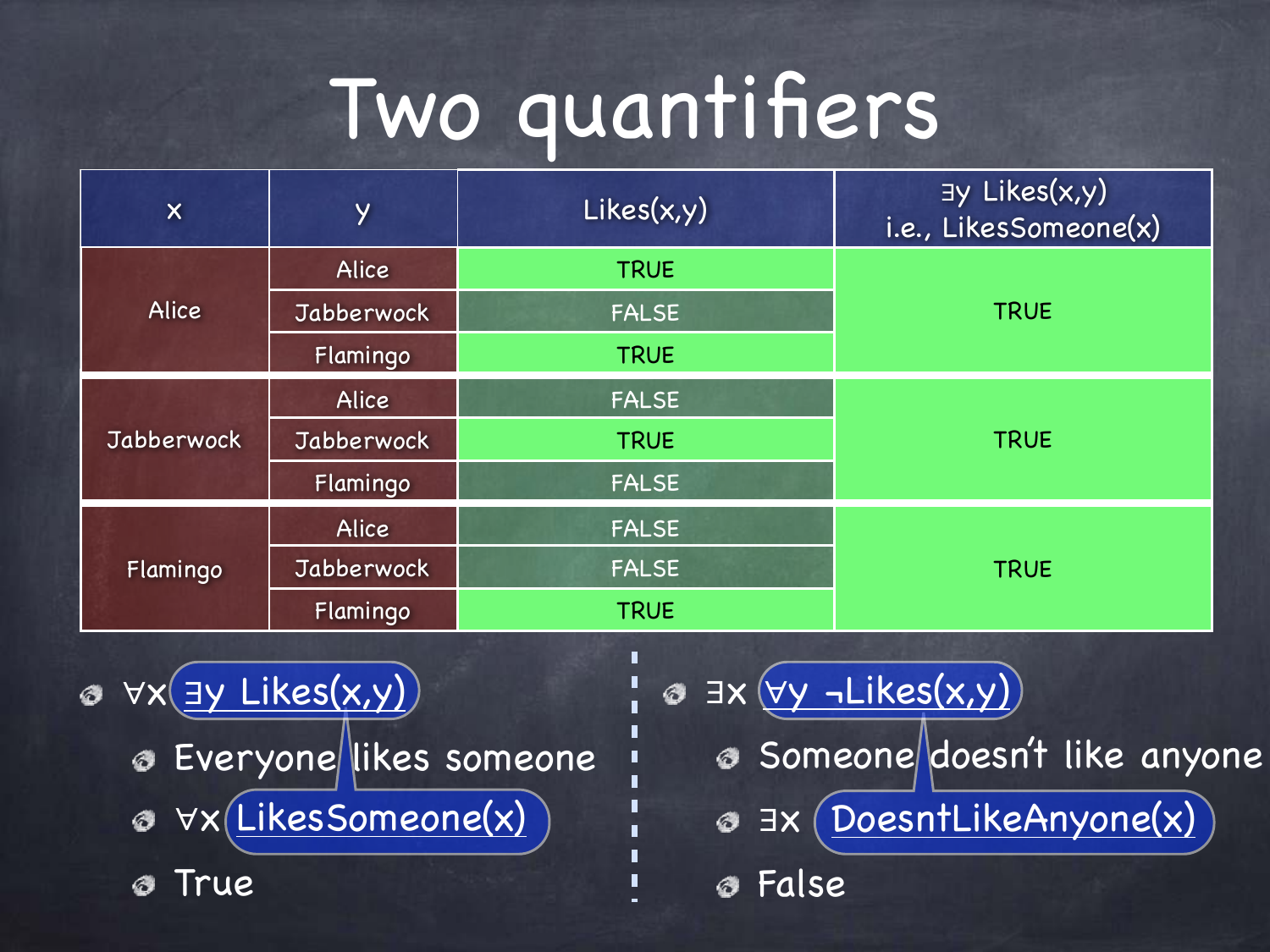П п

П П

П п

П П П

П

| $\boldsymbol{\mathsf{X}}$ | Y                 | Likes(x,y)   |  |
|---------------------------|-------------------|--------------|--|
|                           | <b>Alice</b>      | <b>TRUE</b>  |  |
| <b>Alice</b>              | <b>Jabberwock</b> | <b>FALSE</b> |  |
|                           | Flamingo          | <b>TRUE</b>  |  |
| <b>Jabberwock</b>         | <b>Alice</b>      | <b>FALSE</b> |  |
|                           | <b>Jabberwock</b> | <b>TRUE</b>  |  |
|                           | Flamingo          | <b>FALSE</b> |  |
| Flamingo                  | <b>Alice</b>      | <b>FALSE</b> |  |
|                           | Jabberwock        | <b>FALSE</b> |  |
|                           | Flamingo          | <b>TRUE</b>  |  |

∃y ∀x Likes(x,y)